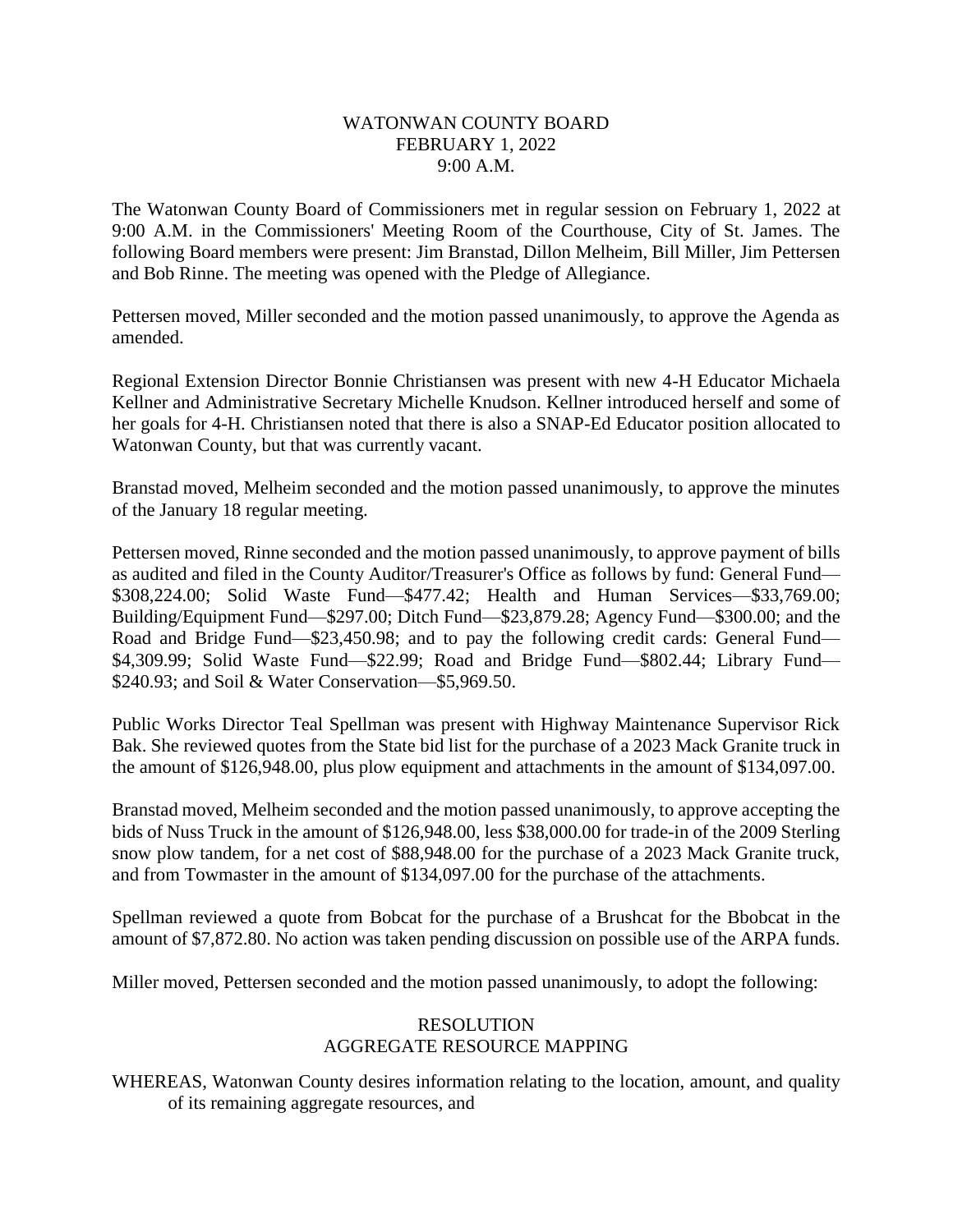- WHEREAS, the Legislature has directed the Minnesota Department of Natural Resources to map the aggregate resources of the State of Minnesota as more fully described in Minnesota Statutes section 84.94, and
- WHEREAS, aggregate resource mapping of the County would help ensure continued economical aggregate resources for economic development, and
- THEREFORE, BE IT RESOLVED, The Watonwan County Board of Commissioners requests that the Minnesota Department of Natural conduct aggregate resource mapping of the County as authorized by Minnesota Statutes section 84.94 and, upon receipt of the information, the County must consider the protection of identified and important aggregate resources in the County's land use decisions.

Pat Thiner who manages the LaSalle Locker was present to express the desire for the business district in LaSalle to be plowed curb to curb. Bak noted that the majority of the small cities have the snow plowed to the center and removed by the city. It was recommended to hold a meeting with the City of LaSalle.

Chairman Rinne reported on the meeting he participated in with Senator Amy Klobuchar with three other counties. He noted the need in smaller counties for assistance with roads.

Discussion was held whether it would be worthwhile to join the Minnesota Transportation Alliance. Several area counties are members, so Spellman would check into it.

Pettersen moved, Miller seconded and the motion passed unanimously, to approve setting the Board of Appeal and Equalization for June 13 at 6:30 P.M.

Miller moved, Branstad seconded and the motion passed unanimously, to adopt the following:

## RESOLUTION APPROVING WATONWAN COUNTY'S APPLICATION FOR FUNDING FROM THE HELP AMERICA VOTE ACT GRANT

- WHEREAS, Minnesota counties are responsible for administering elections, which includes security of elections; and,
- WHEREAS, to receive funding from the Help America Vote Act Grant (HAVA) to assist political subdivisions with improving accessibility, implementing security improvements for elections systems and/or for funding other activities to improve the security of elections, counties must submit an application to the Minnesota Secretary of State before February 2, 2022.
- NOW, THEREFORE, BE IT RESOLVED that the Watonwan County Board of Commissioners certifies that any funds awarded from the Help America Vote Act Grant (HAVA) will be used to improve accessibility, implement security improvements for elections systems, and/or fund other activities to improve the security of elections.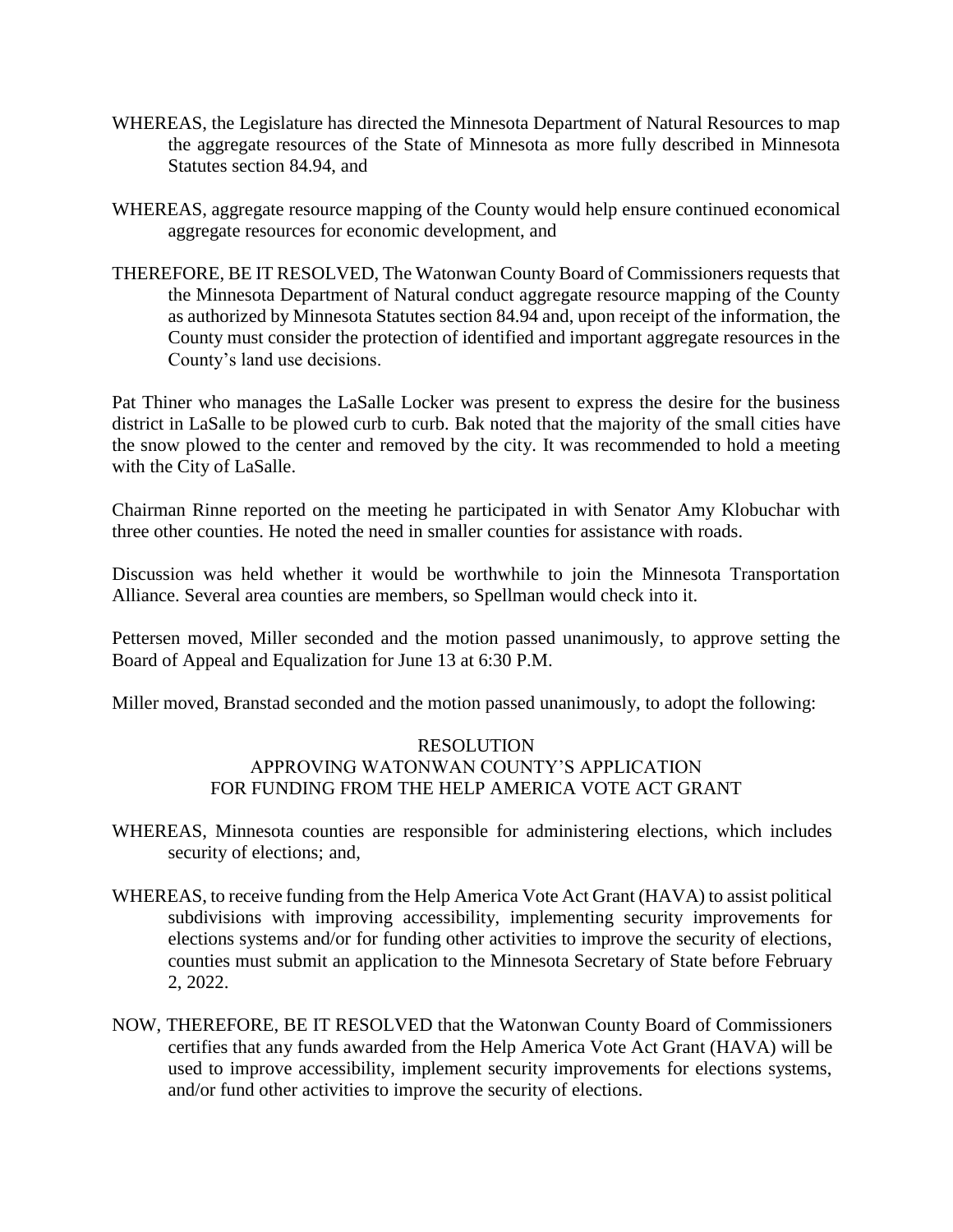BE IT FURTHER RESOLVED, that the Watonwan Count Board of Commissioners certifies that the County does not have sufficient resources to implement improvements without obtaining a grant from the fund and approves the application for the funds available through the Help America Vote Act Grant (HAVA).

Melheim moved, Pettersen seconded and the motion passed unanimously, to approve the training request submitted by Kelly Pauling.

Chairman Rinne reported on the Rural Minnesota Energy Board meeting he attended.

Commissioner Melheim reported that he would be attending a Public Hearing in Windom with Big Bend Wind Energy.

Branstad moved, Pettersen seconded and the motion passed unanimously, to approve per diem and mileage for Commissioners Melheim and Rinne to attend the Big Bend Wind Public Hearing.

Commissioner Pettersen reported on a survey being conducted related to the Southern Minnesota Emergency Services.

County Auditor/Treasurer/Coordinator Kelly Pauling reported that the closing was finalized on the purchase of the Carlson building.

Branstad moved, Melheim seconded and the motion passed unanimously, to approve the lease of the Fairgrounds by Brown County Poultry on March 5 and April 2.

Miller moved, Pettersen seconded and the motion passed unanimously, to approve entering closed session at 10:25 pursuant to M.S. § 13D.05, Subd. 3(a) to conduct the end of probation performance evaluation of Emergency Management/Safety Director Mark Nielsen.

Melheim moved, Pettersen seconded and the motion passed unanimously, to open the meeting at 10:45.

Pettersen moved, Miller seconded and the motion passed unanimously, to approve the annual pay step increase of Mark Nielsen upon the satisfactory completion of his probationary period.

Pettersen moved, Branstad seconded and the motion passed unanimously, to approve entering closed session at 10:50 Pursuant to M.S. 13D.03, Subd. 1 to discuss Labor Negotiations Strategy.

Branstad moved, Pettersen seconded and the motion passed unanimously, to open the meeting at 11:00.

Rinne moved, Branstad seconded and the motion passed unanimously, to approve the tentative two-year agreement with the LELS Detention Officer/Dispatcher unit, which included: 100-hour comp time bank; 3% in 2022 and 3% in 2023 added to the schedule; removal of the bottom step and adding one step to the top each year, and adjusting the members accordingly; increasing the night/weekend differential incrementally so both classes are at \$0.75 in the second year; and add part-time language to applicable sections.